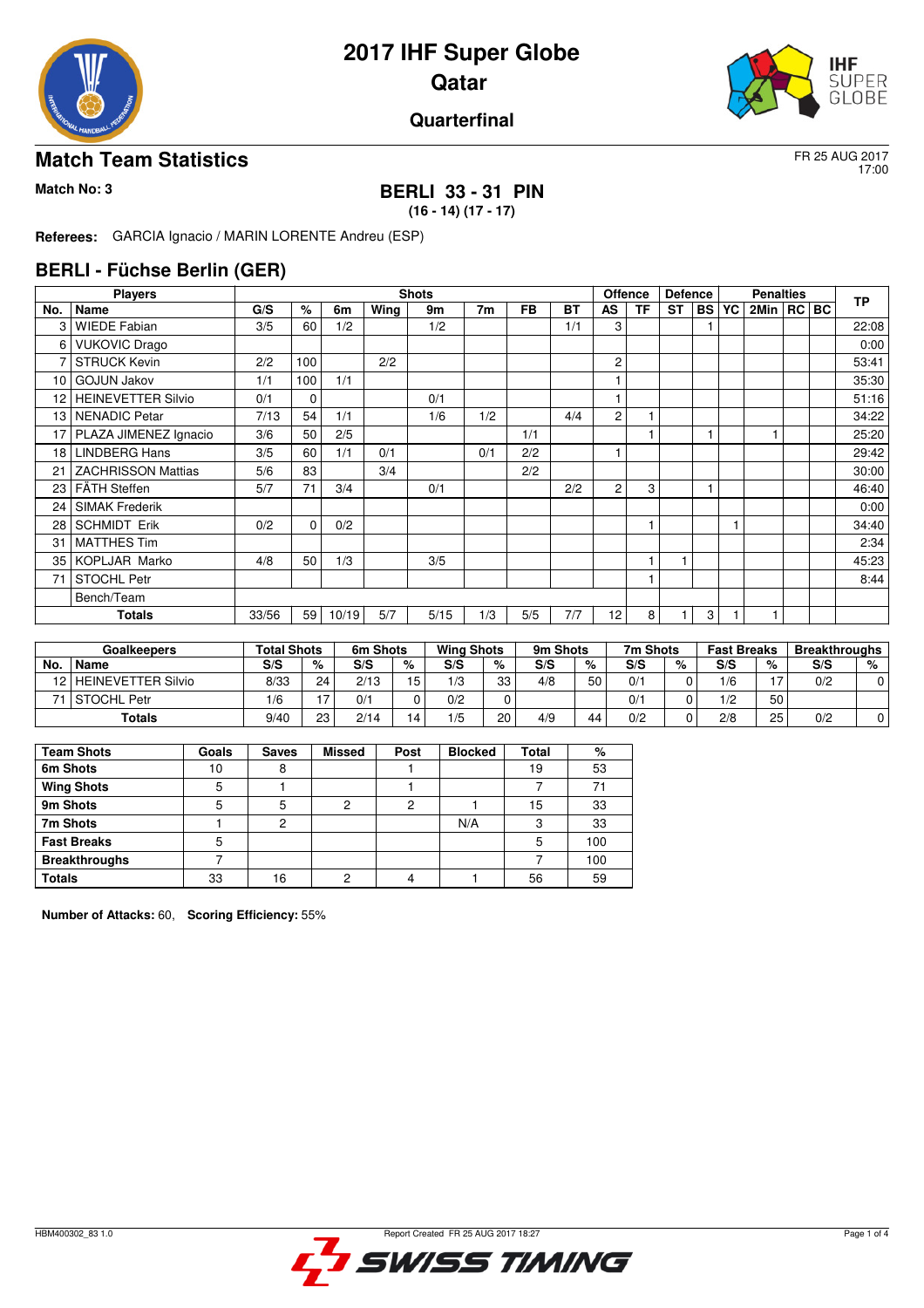

17:00

**Quarterfinal**

### **Match Team Statistics** FR 25 AUG 2017

#### **Match No: 3 BERLI 33 - 31 PIN**

**(16 - 14) (17 - 17)**

**Referees:** GARCIA Ignacio / MARIN LORENTE Andreu (ESP)

### **GER - Füchse Berlin (GER)**

|                                             |                  |                 |                          |                                                 | <b>Shots Distribution</b> |                                          |                      |                    |                |                      |                                   |                                                 |
|---------------------------------------------|------------------|-----------------|--------------------------|-------------------------------------------------|---------------------------|------------------------------------------|----------------------|--------------------|----------------|----------------------|-----------------------------------|-------------------------------------------------|
| <b>Players</b><br>Goals / Shots             |                  |                 |                          |                                                 |                           |                                          |                      |                    |                |                      |                                   |                                                 |
| 3 WIEDE F                                   |                  | 6 VUKOVIC D     | 7 STRUCK K               |                                                 | 10 GOJUN J                |                                          | 12 HEINEVETTER S     |                    | 13 NENADIC P   |                      | 17 PLAZA JIMENEZ I                |                                                 |
|                                             | $\overline{1/1}$ |                 |                          | 1/1                                             |                           | 1/1                                      |                      | $\overline{2/2}$   | 1/1            | 1/2                  |                                   | 1/2                                             |
| $\frac{1}{2}$ 0/1                           | . .              |                 | . .                      |                                                 | . .                       | . .                                      |                      |                    | 0/1            | $0/1$ $\blacksquare$ |                                   |                                                 |
| $\blacksquare$ 2/2                          | u a              |                 | . .                      | $1/1$ $\blacksquare$                            |                           | uи                                       |                      | $\blacksquare$ 2/2 |                | $1/1$ $\blacksquare$ |                                   | 2/4                                             |
| 1-Missed                                    |                  |                 |                          |                                                 |                           | 1-Missed                                 |                      |                    |                | 2-Post 1-Blocked     |                                   |                                                 |
| 18 LINDBERG H                               |                  | 21 ZACHRISSON M | 23 FÄTH S                |                                                 | 24 SIMAK F                | 28 SCHMIDT E                             |                      |                    | 31 MATTHES T   |                      | 35 KOPLJAR M                      |                                                 |
|                                             | ш<br>1/1         |                 | $\overline{1/1}$         | $\overline{0/1}$<br>$\overline{1}/\overline{1}$ |                           |                                          |                      |                    |                |                      |                                   | $\overline{0/1}$                                |
| ٠                                           | $0/1$            | 1/1             |                          | $1/1$                                           |                           | 8 H                                      |                      | . .                |                |                      | . .                               |                                                 |
| $\blacksquare$ 3/3                          | $0/1$ = 1/1      |                 | $2/2$ $\blacksquare$ 1/1 | $1/1$ $\blacksquare$                            |                           | . .<br>$\blacksquare$ $\blacksquare$ 0/1 | $0/1$ $\blacksquare$ |                    |                |                      | $\blacksquare$ $\blacksquare$ 2/4 | $2/3$                                           |
| Team                                        |                  |                 |                          | Offence                                         |                           |                                          | <b>Defence</b>       |                    |                |                      |                                   | <b>Goalkeepers</b>                              |
| Goals / Shots                               |                  |                 | $\frac{3}{5}$            |                                                 |                           |                                          |                      | 3/3                |                |                      |                                   | Saves / Shots                                   |
| $\sqrt{4/4}$<br>$\overline{2}/\overline{2}$ | $\overline{5/9}$ |                 |                          | $\sqrt{3/5}$                                    | 7/7                       | 2/2                                      | ╱<br>1/7/            |                    |                |                      | 0/1                               | 1/10<br>$\overline{2}/\overline{7}$             |
| $\frac{1}{2}$ 0/1<br>1/2                    | 1/3              |                 |                          | 4/6                                             | <b>Breakthroughs</b>      |                                          | 5/5                  |                    |                |                      | 1/3                               | 2/2<br>1/1                                      |
| 11/14                                       | 9/14             |                 |                          |                                                 |                           |                                          |                      |                    |                |                      | 0/2<br>u.                         | 1/5<br>1/9                                      |
| 4-Post<br>2-Missed                          | 1-Blocked        |                 | 1/3                      | 13/8,<br>2/7                                    |                           | 4/10                                     | 6/9                  |                    | 2/2            |                      |                                   |                                                 |
|                                             |                  |                 | 7m                       |                                                 |                           |                                          |                      |                    | 7 <sub>m</sub> |                      |                                   | <b>12 HEINEVETTER S</b>                         |
|                                             |                  |                 | 2/4                      |                                                 |                           |                                          | $\diagdown$          | 0/0                |                |                      | 0/1                               | $\overline{2}/\overline{6}$<br>$\overline{1/9}$ |
|                                             |                  |                 | 0/3                      |                                                 | 5/5                       | 6/9                                      | $0/2$                |                    |                |                      | 1/2                               | 2/2<br>1/1                                      |
|                                             |                  |                 | 2/2                      |                                                 | <b>Fast Breaks</b>        |                                          |                      |                    | 1/4            |                      | 0/2<br>۰                          | 1/7<br>0/3                                      |

| 71 STOCHL P |     |     |
|-------------|-----|-----|
|             | 0/1 | 0/1 |
| 0/1         |     |     |
|             | 1/2 | 0/1 |

i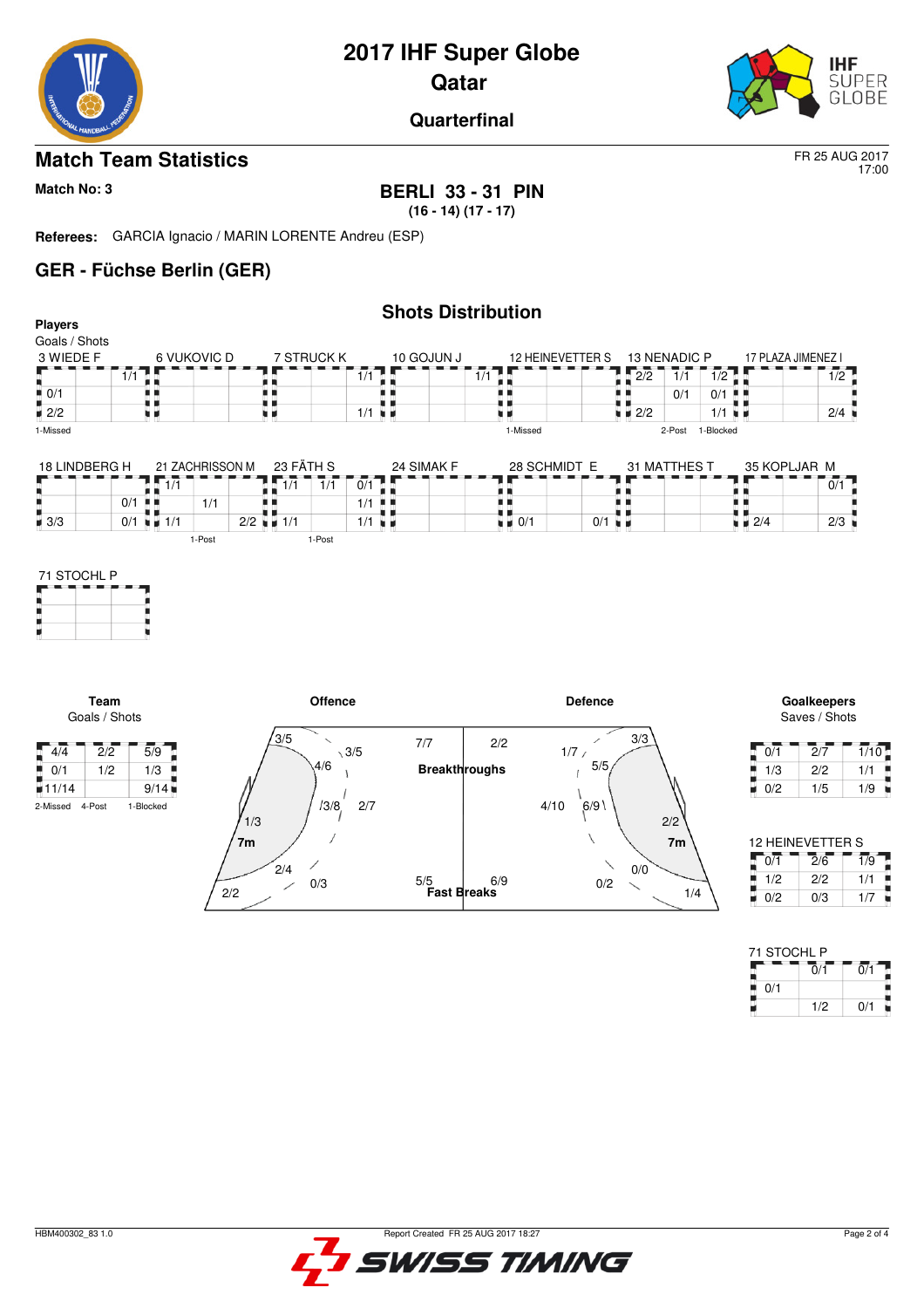



#### **Quarterfinal**

#### **Match Team Statistics** FR 25 AUG 2017

17:00

## **Match No: 3 BERLI 33 - 31 PIN**

**(16 - 14) (17 - 17)**

**Referees:** GARCIA Ignacio / MARIN LORENTE Andreu (ESP)

#### **PIN - EC Pinheiros (BRA)**

|                 | <b>Players</b>                  |       |          |       |      | <b>Shots</b> |                |           |           |                | <b>Offence</b> | <b>Defence</b> |           |    | <b>Penalties</b> |         | <b>TP</b> |
|-----------------|---------------------------------|-------|----------|-------|------|--------------|----------------|-----------|-----------|----------------|----------------|----------------|-----------|----|------------------|---------|-----------|
| No.             | Name                            | G/S   | %        | 6m    | Wing | 9m           | 7 <sub>m</sub> | <b>FB</b> | <b>BT</b> | AS             | ΤF             | <b>ST</b>      | <b>BS</b> | YC | 2Min             | RC   BC |           |
|                 | SOUTO CUETO Julian              | 7/11  | 64       | 5/6   |      | 1/4          |                |           | 1/1       | 4              | 4              |                |           |    |                  |         | 57:18     |
| 5               | LEONEL COSTA da SILVA Guilherme | 0/3   | $\Omega$ |       |      | 0/3          |                |           |           |                |                |                |           |    |                  |         | 6:12      |
| 8               | FLOSI ALEXANDRE PEAO Arthur     | 8/9   | 89       | 1/1   | 3/3  |              |                | 4/5       |           |                |                |                |           |    |                  |         | 45:49     |
| 9               | SILVEIRA Leonardo               | 1/2   | 50       | 1/2   |      |              |                |           |           |                |                |                |           |    |                  |         | 14:52     |
| 10 <sup>1</sup> | dos SANTOS MEDEIROS Vitor       | 1/2   | 50       |       |      |              |                | 1/2       |           |                |                |                |           |    |                  |         | 13:46     |
| 11              | <b>BAPTISTA Caue</b>            |       |          |       |      |              |                |           |           |                |                |                |           |    |                  |         | 14:34     |
|                 | 13   KENT HUBNER Diogo          | 5/10  | 50       | 0/1   |      | 2/6          | 2/2            |           | 1/1       | 4              |                |                |           |    |                  |         | 42:31     |
| 16              | dos SANTOS Marcos Paulo         |       |          |       |      |              |                |           |           |                |                |                |           |    |                  |         | 50:01     |
| 17              | <b>HACKBARTH Rudolph</b>        | 2/5   | 40       |       | 1/4  |              |                | 1/1       |           |                | 1              |                |           |    |                  |         | 43:44     |
| 19              | MARTINIANO AZEVEDO Jose         |       |          |       |      |              |                |           |           |                |                |                |           |    |                  |         | 0:00      |
| 20              | VILHENA de TOLEDO ANDRADE Breno |       |          |       |      |              |                |           |           |                |                |                |           |    |                  |         | 0:00      |
| 21              | BALDERAMA MACEDO Pedro          |       |          |       |      |              |                |           |           |                |                |                |           |    |                  |         | 0:00      |
| 23              | <b>BENITES QUOST Rodrigo</b>    | 2/2   | 100      | 2/2   |      |              |                |           |           | $\overline{c}$ | $\overline{c}$ |                |           |    | $\overline{2}$   |         | 55:43     |
| 25              | <b>BRAZ Felipe Roberto</b>      | 3/4   | 75       | 3/3   |      |              |                | 0/1       |           |                |                |                |           |    | 2                |         | 50:35     |
| 28              | da SILVA Matheus Francisco      |       |          |       |      |              |                |           |           |                |                |                |           |    |                  |         | 0:00      |
| 33 l            | M. PACHECO FILHO Fernando Jose  | 2/7   | 29       | 0/1   |      | 2/6          |                |           |           | 4              |                |                |           |    |                  |         | 24:55     |
|                 | Bench/Team                      |       |          |       |      |              |                |           |           |                |                |                |           |    |                  |         |           |
|                 | <b>Totals</b>                   | 31/55 | 56       | 12/16 | 4/7  | 5/19         | 2/2            | 6/9       | 2/2       | 15             | 10             | 3              |           | 3  | 5                |         |           |

| Goalkeepers |                            | <b>Total Shots</b> |    | 6m Shots |    | <b>Wing Shots</b> |    | 9m Shots |    | 7m Shots |    | <b>Fast Breaks</b> |   | <b>Breakthroughs</b> |   |
|-------------|----------------------------|--------------------|----|----------|----|-------------------|----|----------|----|----------|----|--------------------|---|----------------------|---|
| No.         | <b>Name</b>                | S/S                | %  | S/S      | %  | S/S               | %  | S/S      | %  | S/S      | %  | S/S                | % | S/S                  | % |
|             | 16 dos SANTOS Marcos Paulo | 16/46              | 35 | 8/18     | 44 | 1/4               | 25 | 5/10     | 50 | 2/3      | 67 | 0/4                |   | 0/7                  |   |
| 21          | I BALDERAMA MACEDO Pedro   |                    |    |          |    |                   |    |          |    |          |    |                    |   |                      |   |
|             | Totals                     | 16/49              | 33 | 8/18     | 44 | 1/6               |    | 5/10     | 50 | 2/3      | 67 | 0/5                |   | 0/7                  |   |

| <b>Team Shots</b>    | Goals | <b>Saves</b> | <b>Missed</b> | Post | <b>Blocked</b> | Total | %   |
|----------------------|-------|--------------|---------------|------|----------------|-------|-----|
| 6m Shots             | 12    |              |               |      |                | 16    | 75  |
| <b>Wing Shots</b>    |       |              |               |      |                |       | 57  |
| 9m Shots             |       |              |               | 4    | 3              | 19    | 26  |
| 7m Shots             |       |              |               |      | N/A            | 2     | 100 |
| <b>Fast Breaks</b>   | 6     | ◠            |               |      |                | 9     | 67  |
| <b>Breakthroughs</b> |       |              |               |      |                | 2     | 100 |
| <b>Totals</b>        | 31    | a            | 6             | 6    | з              | 55    | 56  |

**Number of Attacks:** 61, **Scoring Efficiency:** 51%